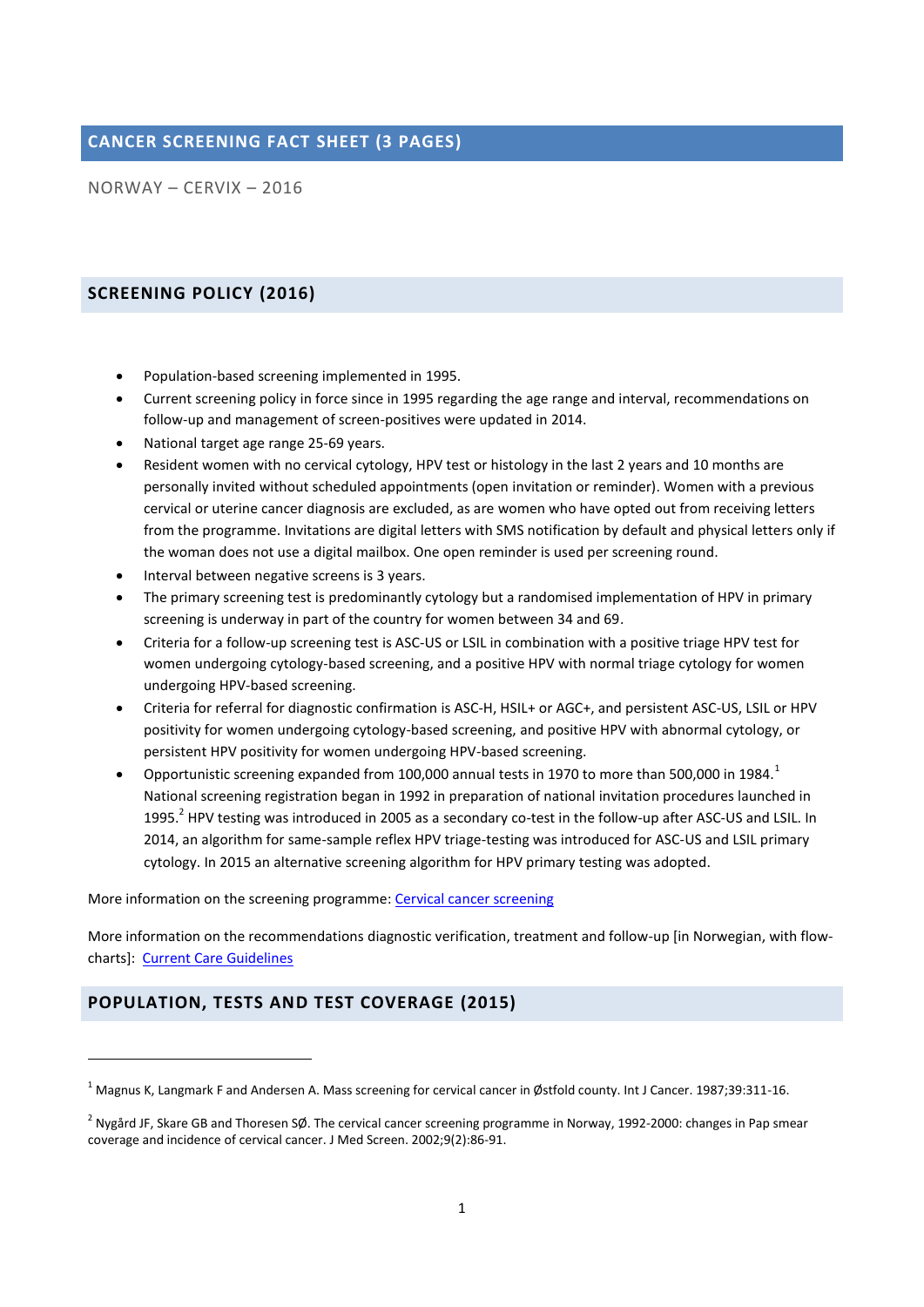**Population data** are retrieved from the population registry as the aggregate number of resident women at the end of each calendar year stratified by birth year. No exclusion criteria were used.

**Individual level screening test data** are retrieved from the electronic screening records at the Cancer Registry of Norway covering all cytology and HPV tests from the cervix regardless of indication. The screening register includes all cervical tests analysed in Norway, as laboratories are obligated by law to transfer these tests to the programme management.<sup>3</sup> The number of women tested in each period is calculated by internal linkage by using the unique personal identifier. National registration coverage of screening test data should be close to 100% from 1992 and onwards.

**Test coverage** is calculated as the proportion of women in a specified age range on the last day of the index year with at least one registered test in a specified preceding period of time.

| Summary measures [age range]                                             |         |  |
|--------------------------------------------------------------------------|---------|--|
|                                                                          |         |  |
| Total population in the national target age range [25-69]                | 1486552 |  |
|                                                                          |         |  |
| Total population in the common core age range [30-59]*                   | 1020854 |  |
|                                                                          |         |  |
| Total number of tests registered [16-89]                                 | 504 426 |  |
|                                                                          |         |  |
| Total number of tests within the national target age range [30-64]       | 467 387 |  |
| Total number of tests within the common core age range [30-59]*          | 329 444 |  |
|                                                                          |         |  |
| Test coverage according to national screening policy [3.5-yearly; 25-69] | 72.4 %  |  |
|                                                                          |         |  |
| 5.5-yearly test coverage within the common core age range [30-59]*       | 81.8%   |  |

**\*The common core age range [30-59] is the minimum age group targeted in EU countries that have populationbased screening policies in place.<sup>4</sup>**

1

<sup>3</sup> Forskrift om melding fra patologilaboratorier til sentralenheten for masseundersøkelse for livmorhalskreft FOR-2000-12-21-1369. Available from https://lovdata.no/

<sup>&</sup>lt;sup>4</sup> Cancer Screening in the European Union (2017) Report on the implementation of the Council Recommendation on cancer screening. Available from

[https://ec.europa.eu/health/sites/health/files/major\\_chronic\\_diseases/docs/2017\\_cancerscreening\\_2ndreportimple](https://ec.europa.eu/health/sites/health/files/major_chronic_diseases/docs/2017_cancerscreening_2ndreportimplementation_en.pdf) [mentation\\_en.pdf](https://ec.europa.eu/health/sites/health/files/major_chronic_diseases/docs/2017_cancerscreening_2ndreportimplementation_en.pdf)